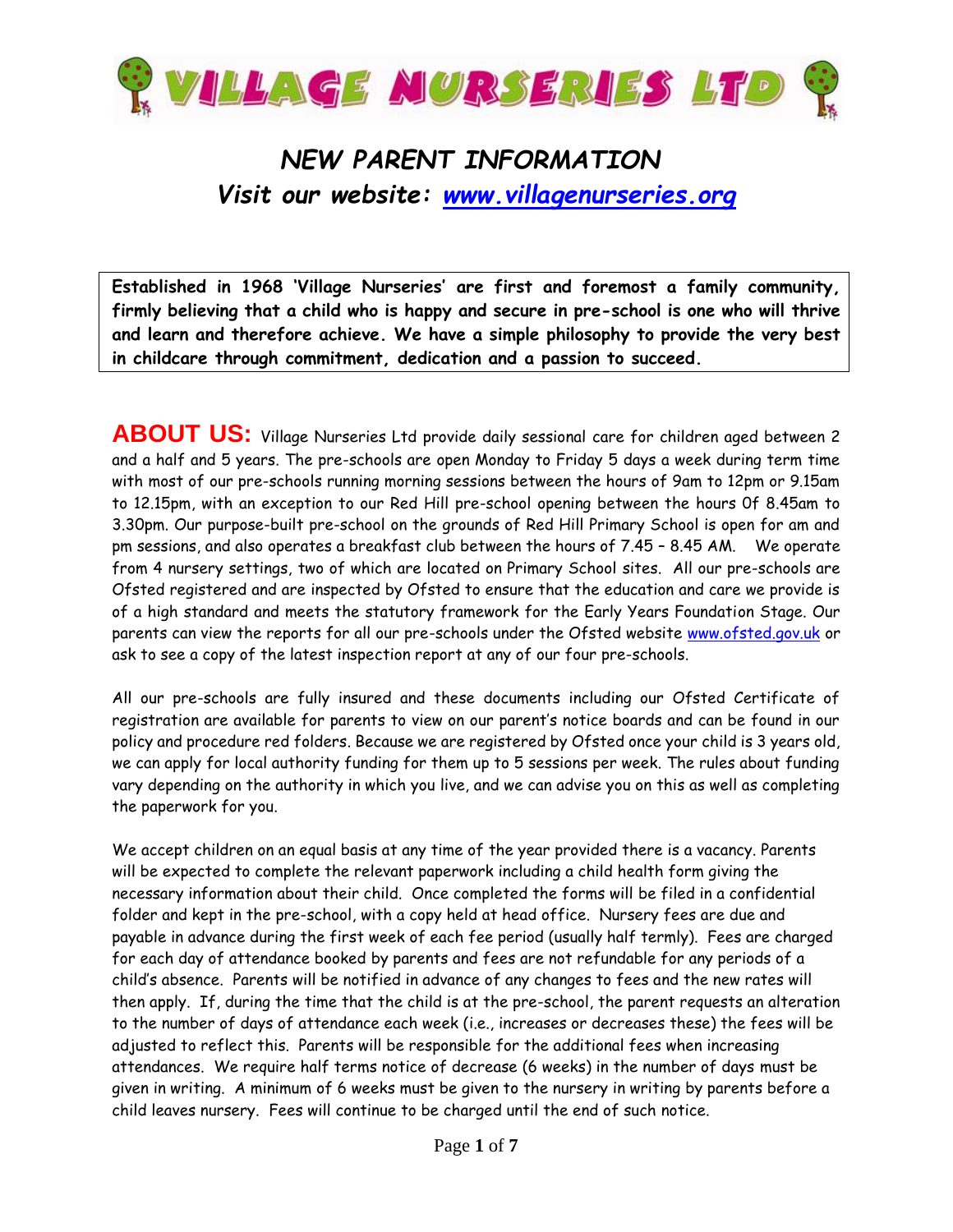

Children between the ages of 2 and a half and 5 years old are cared for by experienced staff, who all hold relevant childcare qualifications. All our pre-schools have copies of qualifications and Early Years courses attended by our staff, including first aid courses. Parents are very welcome to view the qualifications folders. In addition, all members of our staff have been subject to a DBS (Disclosure and Barring Service) enhanced disclosure checks and have been successfully cleared before employment with suitable references obtained by the company. The ratio of staff to children is not less than 1:6. The number of children attending is determined by the size of the pre-school and the facilities available and is governed by the Ofsted registration process.

**PROTECTING CHILDREN:** Village Nurseries strive to create an environment that encourages children to develop a positive self-image, regardless of race, language, religion, culture or home background. It may be helpful for parents/carers to know that the law (Children Act 1989) requires all pre-school staff to pass on information which raises concern that a child may be at risk from non-accidental injury, neglect, emotional or sexual abuse. Our staff attend regular child protection training and are aware that the procedure is intended to protect children from harm. For full details of our 'Child Protection Policy' please refer to the red 'Policy and Procedures' folders that are available for your information at all our pre-schools.

Prior to your child starting at the nursery please inform us of any medication your child is taking or any allergies they may have. For children with more life-threatening illnesses there will be several forms to fill in including a health plan and medication record. We would respectively ask our parents not to send children to pre-school who are unwell and who have had medication such as 'Calpol' administered that morning. Our managers will discuss your child's care and if any medication is required on the premises. We are happy to cater for any religious or dietary needs that your child may have. Please mention these on the child information form.

Child safety is of paramount importance to the company, and it is for this reason that staff will only allow children to leave with those people designated on the child information forms. If you want a different person to pick up your child who is not listed on the Parental permission form ('who can collect my child') you will need to inform a member of staff prior to the pickup either in person, by telephone or by letter. Any new person collecting a child will be asked for the Password, which was given by parents on the Registration Form. Failure to do this will result in the child not being able to leave the pre-school until the parent/carer is contacted and permission is granted.

All our pre-schools undertake a daily risk assessment before the children arrive each morning and the equipment is checked at the end of each session to ensure it is in perfect working condition. Our staff have attended health and safety training and hold relevant certificates.

All our staff regularly attend courses in order to keep them up to date with the latest developments in childcare such as changes in the curriculum, first aid, child protection, and supporting children with special educational needs.

Children who are unwell: Please do not send your child to nursery if they are feeling unwell or you think they seem 'not their normal self'. If your child has had Calpol, or any other medication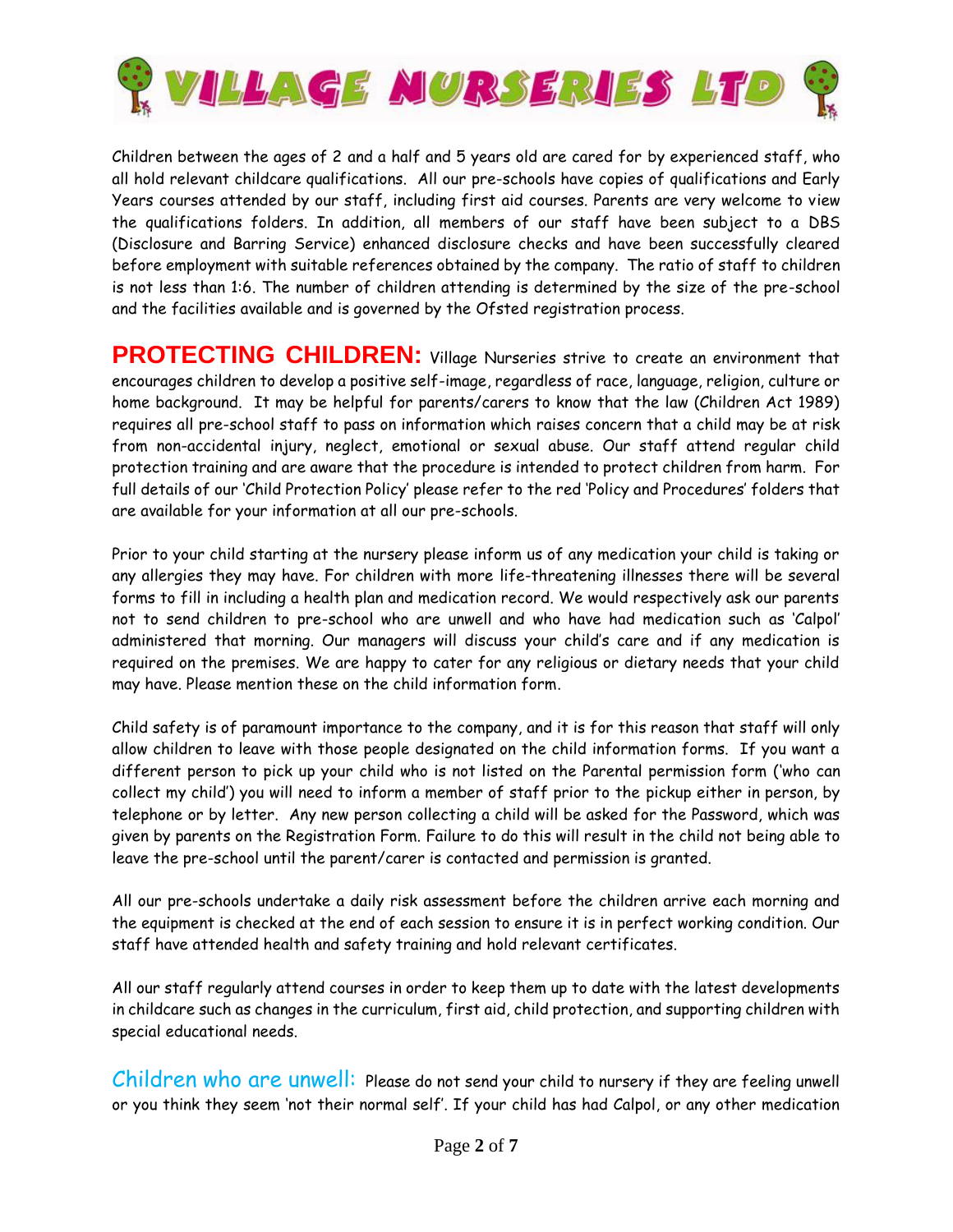

for a temperature or illness, please keep them off for 24 hours after they recover. For children who have had a bout of sickness or diarrhoea, please keep them off for a minimum of 48 hours. There are several contagious childhood illnesses which require children to be exempt from nursery for a period. Please always notify your nursery manager when your child is unwell, and she will be able to advise you as to the best course of action.

**KEYWORKING:** Children need to feel a sense of security and belonging when they are away from their parents, and this is key to the philosophy of all our nurseries. We strive to ensure that all children feel happy, relaxed and safe, and encourage them to feel confident in co-operating and developing good relationships with the adults caring for them and with the other children in the group. All new children starting the pre-school will be allocated a 'Key person'. The 'key person' has a special responsibility for working with a small number of children, giving them the re-assurance to feel safe and cared for, and building relationships with their parents/carers. Your child's 'key person' will make regular observations, documenting their progress and setting realistic targets for their next stage of learning. These observations are recorded in each child's folder with samples of their work and photography showing your child participating in various activities. There will be formal meetings set up at different times during the term to discuss your child's progress at the pre-school and an opportunity to view their folders; however, we would encourage our parents/carers to feel that they can talk to our staff at any time about their child's developmental progress.

**SETTLING IN:** Before your child starts at the nursery, we would encourage you to visit the nursery with your child to get an idea of the activities available and to talk to our members of staff. We would recommend that younger children should start with a minimum of 2 sessions per week gradually increasing as your child becomes more confident to a maximum of 5 days.

In our experience some children settle in faster than others and we encourage parents to talk to members of staff about any difficulties that their children may be experiencing. It may be helpful for a parent/carer to stay with his/her child during the pre-school session, or to arrive with their child a little later than the other children or to shorten the morning if the child is becoming distressed. Our experienced staff will advise you on the best course of action and will be in touch by telephone if they feel a child is not settling after a period of time. We would recommend that all new parents/carers read our 'The role of the key person and settling down' that can be found in our policy and procedure red folders.

**NAPPY CHANGING:** We welcome all children into our pre-schools and are aware that a child may not achieve continence by a set time due to identified delay, but because all children are individuals and reach milestones in development at different times. Our admissions policy reflects that any child is eligible for admission regardless of if they are in nappies or toilet trained. We are happy to support our parents with toilet training, however it is not the job of our nursery staff to toilet train children just assist parents in achieving this. We would encourage our parents/carers to read our policy and procedures about nappy changing. Our staff will work closely with our parents/carers ensuring or parents are happy and confident with the policies we have in place and the holistic view we take about their child's needs.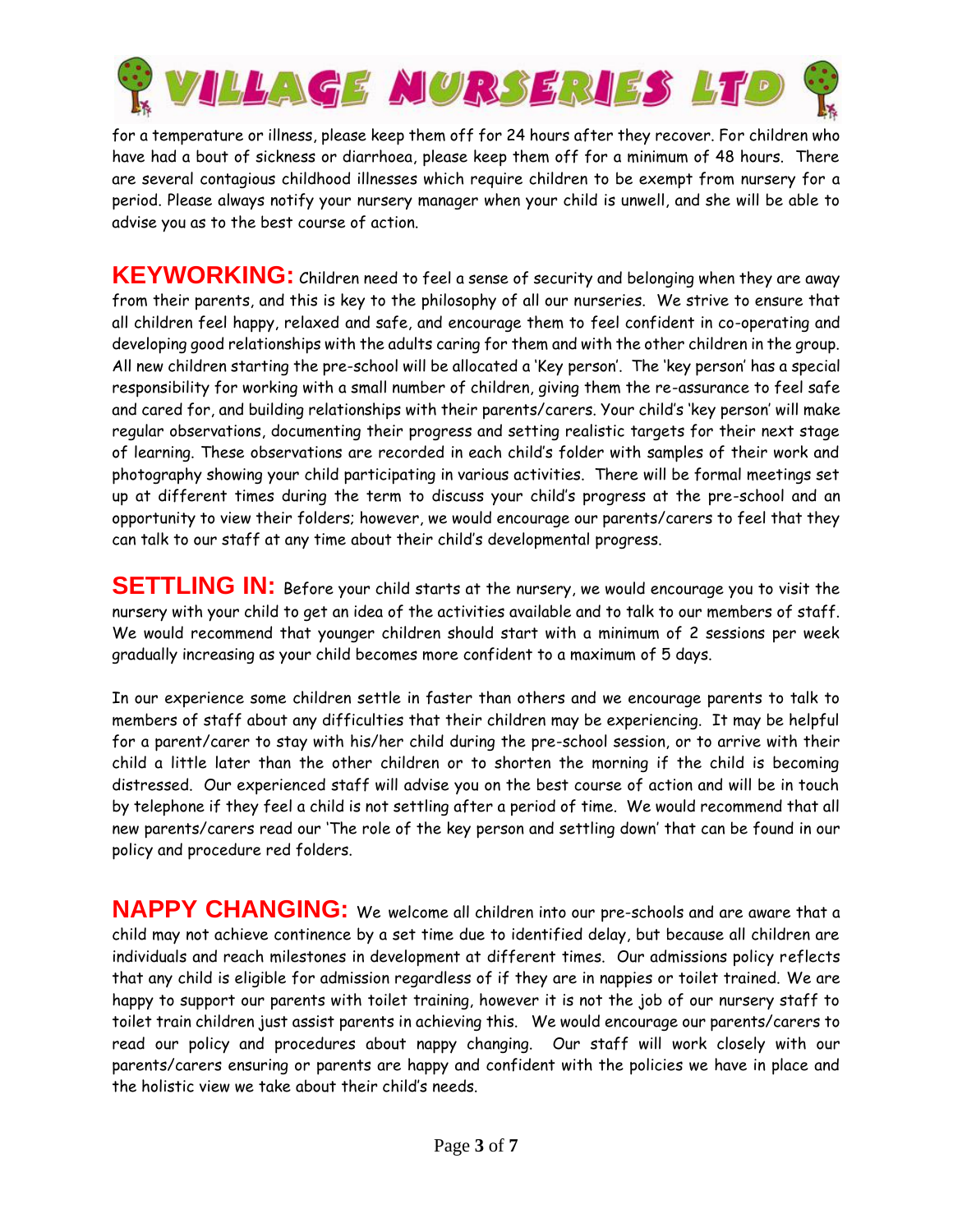

We would suggest you discuss your nappy changing requirements with the pre-school Manager and read our policy on nappy changing which can be found at any of our pre-schools in the red policy and procedure folders situated in the foyer areas.

We would request that children who are not yet dry arrive in 'pull ups and that parents provide their child with a named bag containing the following items: - A change of clothes, spare pull ups, nappy sacks, wet wipes appropriate for your child's needs, and a carrier bag for soiled clothing.

**PARENTAL INVOLVEMENT:** We value the excellent relationship that we have with our parents, and we are always willing to discuss any ideas or points that they wish to raise. In order to allow our parents, the opportunity to make any constructive comments, or suggestions on how the pre-school could be made better we would always suggest you speak to your manager or a member of staff, ourselves at head office, or by using the suggestion boxes that we have made available at all our pre-schools. Your views are important to us, and we are forever looking at ways of improving our provisions further. We are aware that when our staff and parents work together in supporting the children in the pre-school the results have a positive impact on children's development and learning. We value the contribution our parents make and would always encourage our parents to take an active role in pre-school life. Children gain so much from parental involvement and can learn about the wider community as a result of our parent's own personal experiences and expertise. We would most appreciate our parents signing up for the parent's rota which can be found in all our pre-school foyer areas.

Every month throughout the term we will be involving children in various projects which consider the Early Years Foundation Stage which is made up of six areas of learning and development. The aspects for each area are: Personal, social and emotional development, Communication, language and literacy, Problem solving, reasoning and numeracy, Knowledge and understanding of the world, Physical development, and Creative development. Each week a sheet of paper will be displayed on the parent's notice board with the details of the project being covered, together with ideas of how you can help extend your child's learning at home. We would very much appreciate parent's involvement in helping us with these projects by discussing them at home with their children and perhaps supplying materials for our creative or interest table. We would welcome any of our parents who are able to support our projects with interesting facts or experiences.

**PHOTOGRAPHY:** In order to record the activities that the children access for future planning our staff photograph the children in different scenarios. These photographs can be viewed in your child's folder or can be used as a visual display within the pre-school. We also use photography in the pre-school as a tool in providing evidence to Ofsted. If you have any concerns, please let us know and we will ensure that your child is not photographed.

**POLICIES AND PROCEDURES:** We would actively encourage all our parents to read our pre-school policies and procedures that are in the red policies file kept at each nursery. The policies determine how we operate on a day-to-day basis at each one of our pre-schools. The following statements of intent are an example of some of our most important policies.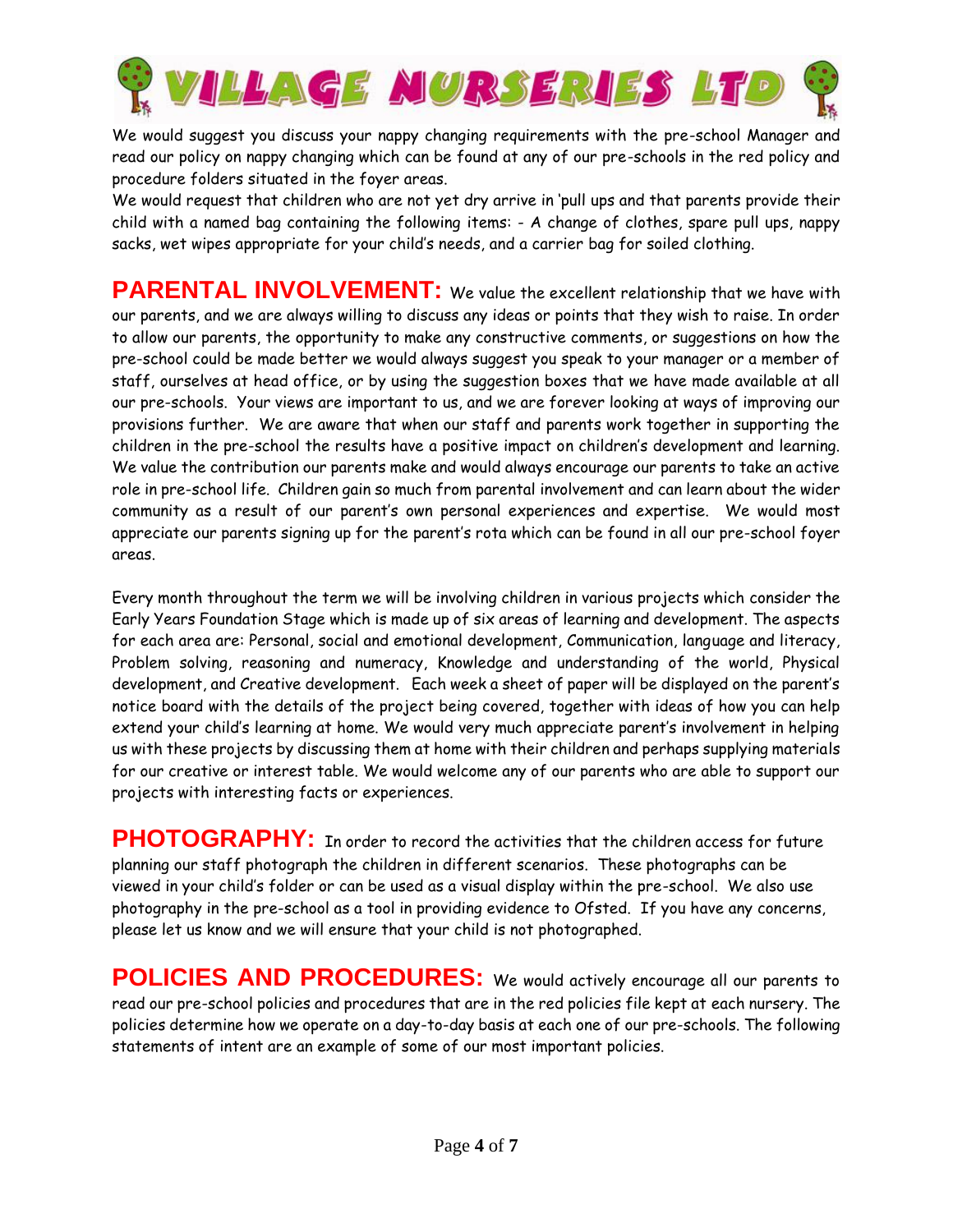

**Safeguarding children and child protection:** Our setting will work with children, parents and the community to ensure the rights and safety of children and to give them the very best start in life.

**Health & safety:** This pre-school believes that the health and safety of children is of paramount importance. We make our pre-school a safe and healthy place for children, parents, staff and volunteers.

**Admissions policy:** It is our intention to make our setting accessible to children and families from all sections of the local community. We aim to ensure that all sections of our community have access to the setting through open, fair and clearly communicated procedures.

**Achieving positive behaviour:** Our setting believes that children flourish best when their personal, social and emotional needs are met and where there are clear and developmentally appropriate expectations for their behavior. By establishing clear boundaries according to the level of understanding. Occasionally it becomes necessary to speak to parents/carers about their child's behaviour. This is often due to sharing toys or tolerating personal space which is a skill that must be learnt and developed in order to develop healthy friendships. Please be assured that your child's keyperson will be working on these skills and providing activities to support this. We will feed back to you as and when required and will ask you in for a chat if we feel it is necessary. Please remember we will work closely with you to support you and your child through this difficult time. If at any time you are concerned, please speak to your child's keyperson or the manager at any time.

**Special Educational Needs/Disability Policy:** We provide an environment in which all children are supported in order to reach their full potential and believe that all children have the rights to equality in their care and education.

**THE EARLY YEARS FOUNDATION STAGE:** The Early Years foundation stage (EYFS) sets the standard that all early year's providers must meet to ensure that children learn and develop well and are kept healthy and safe. It promotes teaching and learning to ensure children's 'school readiness' and gives children the broad range of knowledge and skills that provide the right foundation for good future progress through school and life.

For full details of our curriculum please refer to our Early Years Prospectus.

We at Village Nurseries aim to deliver individualised learning, development and care that enhance the development of the children in our care and give them the best possible start in life. Every child benefit from being with other children of their own age to play happily together, share and to learn from each other. Each of the Village Nurseries groups aims to provide a caring and stimulating environment where children can develop socially, physically, emotionally and intellectually prior to their entry into the formal education system.

The pre-school environment is organised into clearly defined areas to accommodate different activities appropriate to the development and competence of the children. Low level units allow resources to be displayed within the reach so that children can make informed choices about what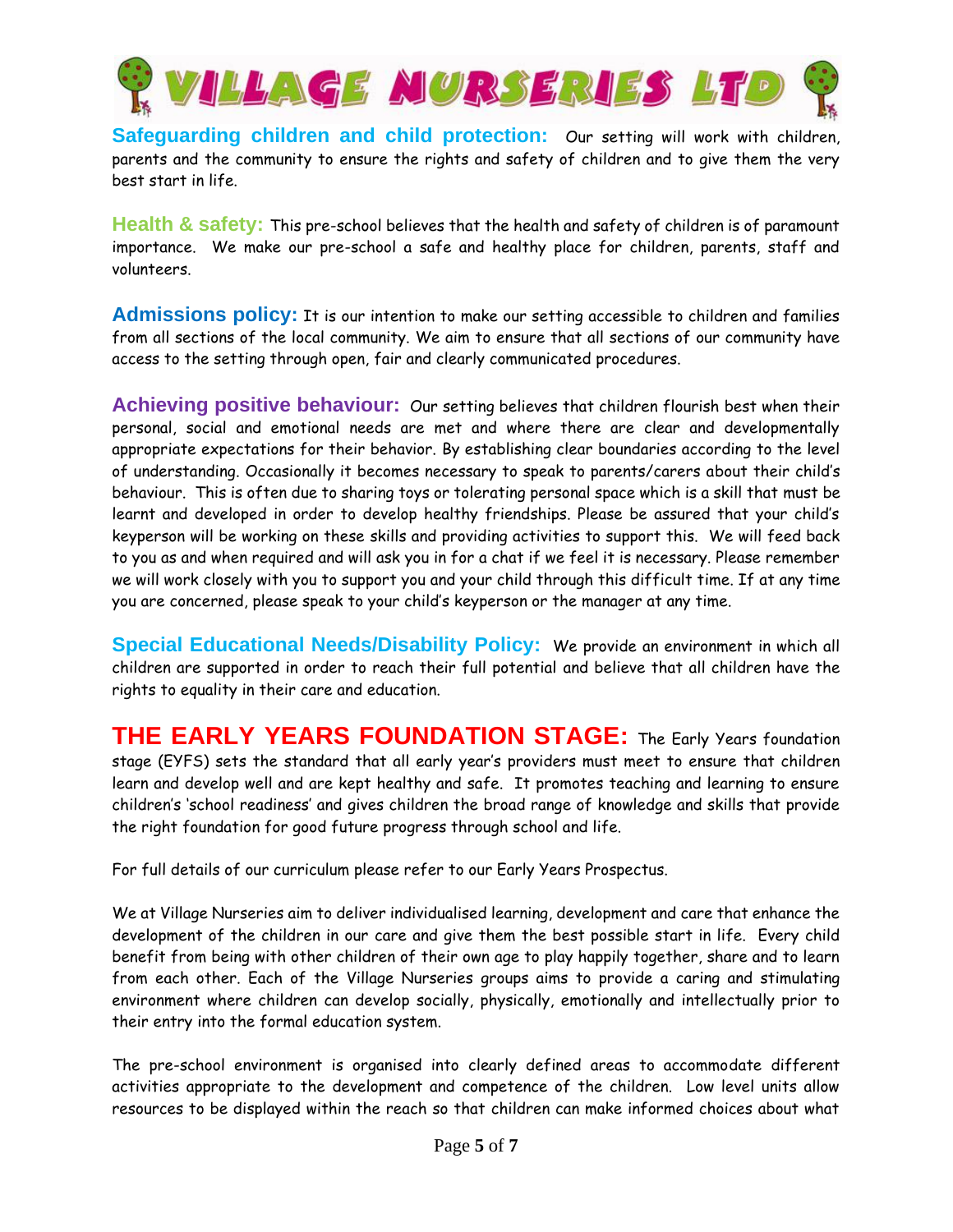

they want to use in their activities. Children have access to a wide range of materials such as sand, water and paint which encourages their creativity and independence.

A full range of equipment, toys and resources are available and covers the requirements of children of all ages within the group. Activities are organised by staff in order to meet the individual needs of the children and these consider the various cultural, racial and religious backgrounds, which reflect the present-day social structure of communities.

**HEALTHY EATING:** All our pre-schools run a healthy snack time during the morning session. We at Village Nurseries actively encourage our children to eat healthy snacks as we believe it is important to educate the young on how eating a healthy diet will contribute to a healthy lifestyle. We encourage our children to drink water or milk rather than juice. Please speak to your pre-school manager if your child has any problems with certain foods, or any specific dietary requests.

**CLOTHING:** We encourage children to gain the skills that help them to be independent and look after themselves in preparation for school. These include taking themselves to the toilet and taking off, and putting on, outdoor clothes. Clothing that is easy for them to manage will help them to do this. Sensible footwear is essential due to the nature of some of the activities: Please ensure children do not arrive with open toe sandals or shoes with heels as inappropriate footwear can be dangerous in a nursery environment. Please would you provide your child with black plimsoll in a named draw string shoe bag for inside use, and wellington boots in the Autumn and Winter months.

Please would you kindly ensure all children's belongings are clearly marked with their name. Please be aware that children will enjoy messy play such as painting and playing with sand and water. Whilst we encourage children to wear our tabards, we cannot force children to wear them if they become upset. It is therefore important that children are dressed in clothing that is not expensive as it is likely that clothing may become marked during the nursery session.

**COMPLAINTS:** We pride ourselves on our close relationship with our parents, however if you should have a complaint you need to refer to our complaints policy which will inform you of the procedure you will need to follow stage by stage. Our parents can also access the Ofsted website [www.ofsted.gov.uk/parents](http://www.ofsted.gov.uk/parents) or refer to the 'Parents' Ofsted poster which is displayed at all our preschools on the parent's notice boards for further information.

**FURTHER INFORMATION:** For further information please telephone Roz, or Charlotte at our head office on 0208 295 2494 between the hours of 9.15am – 3.30pm or e-mail [info@villagenurseies.org](mailto:info@villagenurseies.org) alternatively contact the Manager at the various locations on the below list.